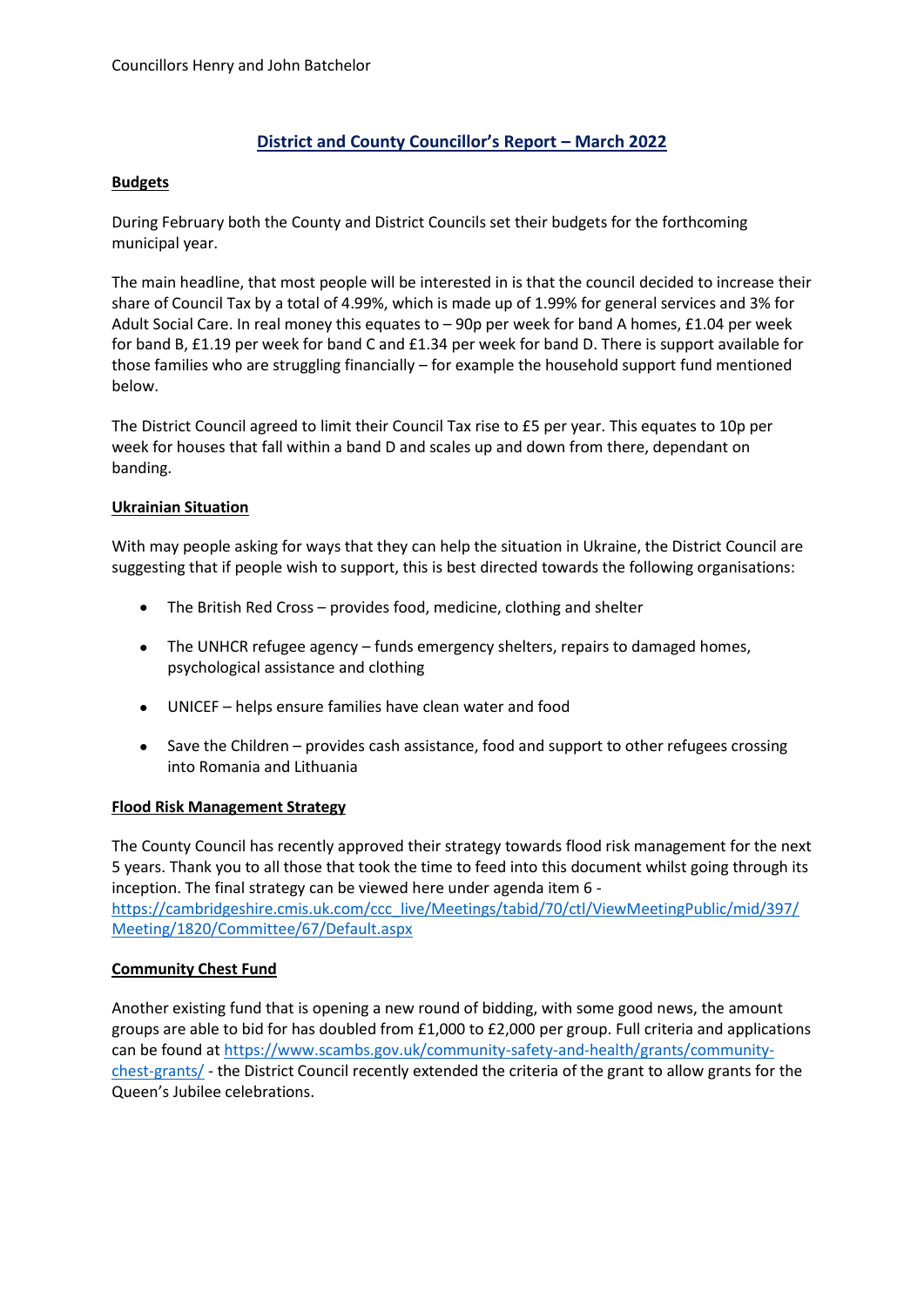### **Household Support Fund**

There is a support fund available from the County Council that is aimed at supporting families with a below average income, through the more difficult winter months. There is a fair amount of money in the pot at the moment and the fund will remain open until March 2022. Eligibility criteria and application form can be found here -

<https://www.cambridgeshire.gov.uk/residents/coronavirus/household-support-fund>

### **Business Covid Grants**

The government have released a new batch of Covid related support grants for businesses, primarily in the hospitality sector, to apply for to assist them 'restarting' after a period of inconsistent trading. Applications are made through the District Council and full detail can be found here <https://www.scambs.gov.uk/business-can-apply-now-for-latest-support-grants/>

### **County Council Farm Holdings**

The County Council owns lots of rural estate in Cambridgeshire. They are now looking for applicants for tenancy on these parcels of land. The main thrust of the lease will be to cultivate some sort of business, not necessarily agriculture related. It's a very interesting opportunity for those that are looking to start their own business. Full detail can be found here [https://www.cambridgeshire.gov.uk/news/applications-open-for-farm-holdings-on-councils-rural](https://www.cambridgeshire.gov.uk/news/applications-open-for-farm-holdings-on-councils-rural-estate)[estate](https://www.cambridgeshire.gov.uk/news/applications-open-for-farm-holdings-on-councils-rural-estate)

### **Parking Enforcement**

The County and District Councils have officially begun the process of taking parking enforcement powers away from the Police and managing this themselves, as happens in Cambridge City. The next step is that the County Council have prepared an application to the Secretary of State to attempt to formalise this. We will keep you updated as this progresses.

#### **Solar Farm**

A solar farm is planned beside the waste depot in Waterbeach to help power bin lorries across Greater Cambridge.

The board of Cambridgeshire and Peterborough Combined Authority has agreed £2.7million funding towards the renewable energy plant while approving its budget last week.

Following successful trials with the first electric bin lorry, three more are now on order for delivery this year. Diesel fuel to power the existing fleet is the biggest single source of carbon emissions for South Cambs District Council.

The Greater Cambridge Shared Waste service - the partnership between South Cambridgeshire and Cambridge City Council that collects recycling and rubbish from around 127,000 households applied for the funding towards the £4.2m project. The councils will fund the balance.